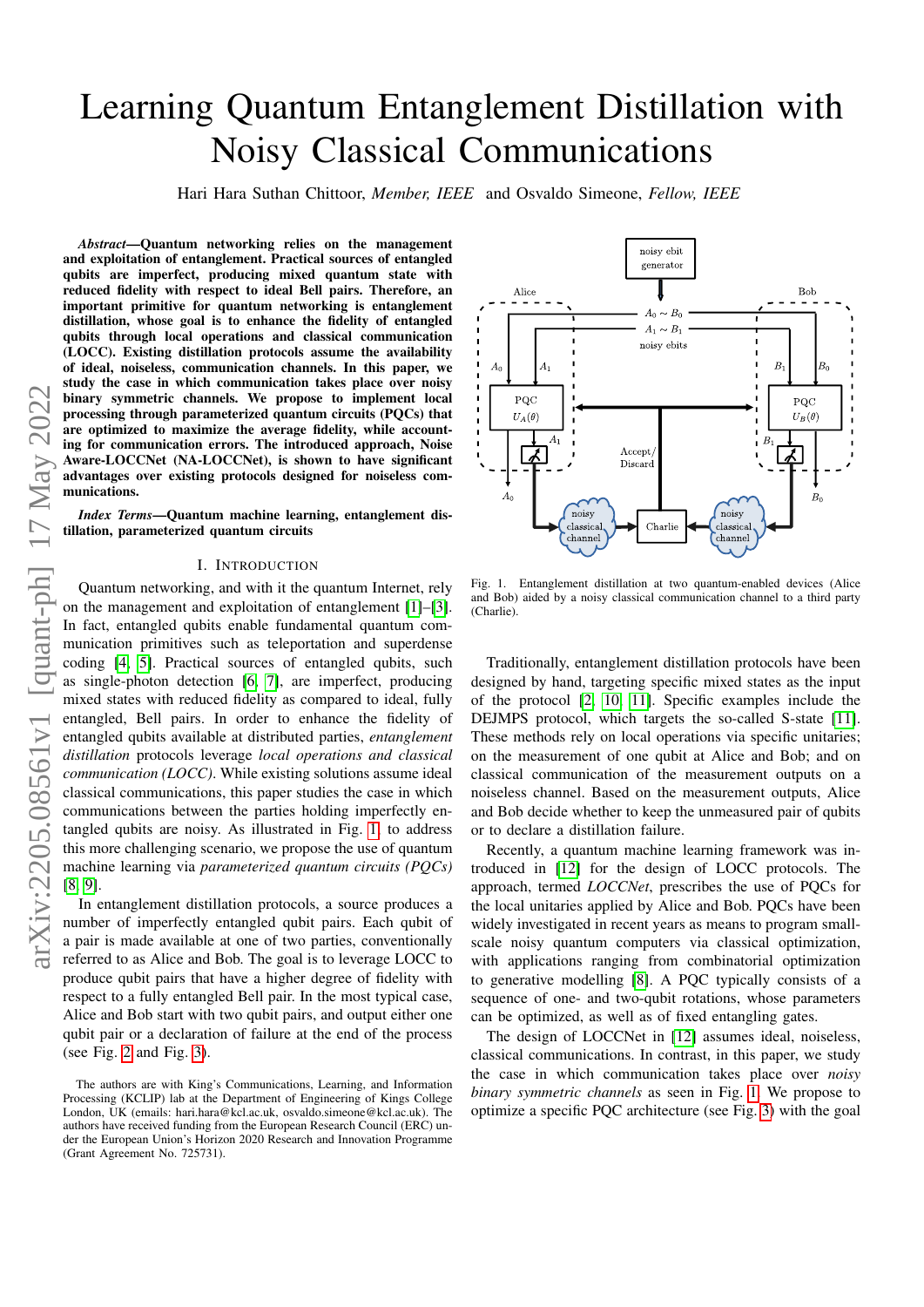of maximizing the average fidelity when accounting for the randomness caused by communication errors. The introduced approach, *Noise Aware-LOCCNet (NA-LOCCNet)*, is shown to have significant advantages over existing protocols designed for noiseless communications.

The rest of the paper is organized as follows. In Section [II,](#page-1-0) we formulate the problem setting and define the performance metrics of interest. In Section [III,](#page-2-1) we review the DEJMPS [\[11\]](#page-4-10) and LOCCNet [\[12\]](#page-4-11) protocols. In Section [IV,](#page-2-2) we present the proposed NA-LOCCNet protocol that addresses settings with noisy classical communications. Experimental results are presented in Section [V,](#page-3-1) and Section [VI](#page-4-12) concludes the paper.

**Notations:** The Kronecker product is denoted by  $\otimes$ ;  $I_d$ represents the  $d\times d$  identity matrix;  $M^\dagger$  represents the complex conjugate transpose of the matrix  $M$ ;  $tr(M)$  represents trace of the matrix  $M$ . We adopt standard notations for quantum states, computational basis, and quantum operations [\[4\]](#page-4-2).

# II. PROBLEM FORMULATION

<span id="page-1-0"></span>In this section, we formulate the problem of entanglement distillation in the presence of a noisy classical communication channel, and we describe the performance metrics of interest.

#### <span id="page-1-4"></span>*A. Setting*

As illustrated in Fig. [1,](#page-0-0) we consider a system consisting of two main parties – Alice and Bob – aided by a third party – Charlie. Alice and Bob have local quantum processing capability, while Charlie is not equipped with quantum computing devices. Alice and Bob can communicate to Charlie over a *noisy classical channel*. An imperfect quantum entanglement mechanism generates pairs of noisy entangled qubits, also referred to as *noisy ebits*. One of the qubits of each entangled pair is made available to Alice and the other to Bob. The goal of the system is to improve the average fidelity, defined in Section [II-B](#page-1-1) and Section [IV-A,](#page-2-3) of the noisy ebits shared by Alice and Bob through local operations (LO) at Alice and Bob, as well as through classical communication (CC) to Charlie.

The quantum entanglement generator produces  $k$  pairs of noisy ebits. The state of each qubit pair is described by a  $4 \times 4$ density matrix  $\rho_{AB}$ . Throughout the paper, we use subscript A to denote the qubits available at Alice, while the subscript B is used for the qubits at Bob. As in [\[12\]](#page-4-11), we specifically focus on the noisy, i.e., mixed, ebit state described by the density matrix

<span id="page-1-2"></span>
$$
\rho_{AB} = F|\phi^+\rangle\langle\phi^+| + (1 - F)|00\rangle\langle00|, \tag{1}
$$

where  $F \in [0, 1]$  represents the *input fidelity* and

$$
|\phi^{+}\rangle = \frac{1}{\sqrt{2}}(|00\rangle + |11\rangle)
$$
 (2)

is a maximally entangled Bell state. The noisy ebit state in [\(1\)](#page-1-2) is also known as *S-state* [\[12\]](#page-4-11), and it describes a situation in which the two qubits are in the maximally entangled state,  $|\phi^+\rangle$ , with probability F, and in the separable, i.e., nonentangled, state  $|00\rangle$  with probability 1−F. This type of noisy state arise in the protocols for entanglement generation that use single-photon detection in the presence of photon loss [\[7,](#page-4-5) [13,](#page-4-13) [14\]](#page-4-14). Furthermore, the S state is known to be more challenging

to "denoise" than other mixed states in which the separable state, occurring with probability  $1 - F$ , is orthogonal to  $|\phi^+\rangle$ [\[13\]](#page-4-13).

As in [\[12\]](#page-4-11), we focus on the standard case in which  $k = 2$ identical pairs of S-states  $\rho_{A_0B_0}$  and  $\rho_{A_1B_1}$  are generated. The goal is to *distill* the two noisy ebits pairs to obtain a single pair of less noisy ebits. Following standard terminology [\[2\]](#page-4-8), the qubits  $A_0$  and  $B_0$  are referred to as the *preserved pair*, and the qubits  $A_1$  and  $B_1$  as the *sacrificial pair*. As shown in Fig. [1,](#page-0-0) Alice and Bob process the respective qubits  $- A_1$  and  $A_0$  for Alice, and  $B_1$  and  $B_0$  for Bob – via *local quantum operations* defined by unitaries  $U_A(\theta)$  and  $U_B(\theta)$  respectively. As detailed in the next sections, the operation of the unitaries generally depend on a vector  $\theta$  of classical parameters. Then, the qubits  $A_1$  and  $B_1$  are measured in the computational basis at Alice and Bob respectively, and the measurement outcomes (0 or 1) are communicated to Charlie using noisy classical channels. We specifically assume that communication to Charlie occurs over independent *binary symmetric channels* with bit flip probability  $p$ .

If Charlie receives message 0 from both Alice and Bob, it declares that the distillation is successful, and Alice and Bob retain the pair of qubits  $A_0$  and  $B_0$ . Instead, Charlie receives the pairs of messages  $(0, 1), (1, 0)$  or  $(1, 1)$  from Alice and Bob, it declares a failure. In this case, Alice and Bob discard the qubits  $A_0$  and  $B_0$ .

We remark that most conventional entanglement distillation protocols [\[10,](#page-4-9) [11\]](#page-4-10) use decision rules in which either pair of messages  $(0, 0)$  or  $(1, 1)$  is considered as success. Here we follow the approach in  $[12]$  of treating  $(0, 0)$  as the only case in which Charlie declares success. This design choice facilitates the optimization of the unitaries  $U_A(\theta)$  and  $U_B(\theta)$  through vector  $\theta$ .

The goal of this work is to design the unitaries  $U_A(\theta)$  and  $U_B(\theta)$  at Alice and Bob such that the output state of qubits  $A_0$  and  $B_0$ , upon successful distillation, is as close as possible in terms of fidelity to the ideal ebit state  $|\phi^+\rangle$ .

# <span id="page-1-1"></span>*B. Performance Metrics*

The performance of entanglement distillation is measured in this paper, as in [\[12,](#page-4-11) [15\]](#page-4-15), in terms of fidelity and probability of success. The *fidelity* of a state  $\rho_{AB}$  with respect to the ebit state  $|\phi^+\rangle$  is defined as

<span id="page-1-3"></span>
$$
F(\rho_{AB}) = \langle \phi^+ | \rho_{AB} | \phi^+ \rangle, \tag{3}
$$

while *probability of success* is the probability of receiving the pair of messages (0, 0) at Charlie.

Let  $U(\theta)$  be the 16 × 16 unitary operation corresponding to the separate application of the  $4 \times 4$  local unitaries  $U_A(\theta)$  and  $U_B(\theta)$  to their respective qubit pairs  $(A_0, A_1)$  and  $(B_0, B_1)$ , respectively. We order the qubits as  $(A_0, B_0, A_1, B_1)$  to facilitate the derivations below. The state of the four qubits after the local operations can be expressed as the density matrix

$$
\rho_{out}(\theta) = U(\theta)(\rho_{A_0B_0} \otimes \rho_{A_1B_1})U(\theta)^{\dagger}, \tag{4}
$$

where we have made explicit dependence on the model parameter vector  $\theta$ .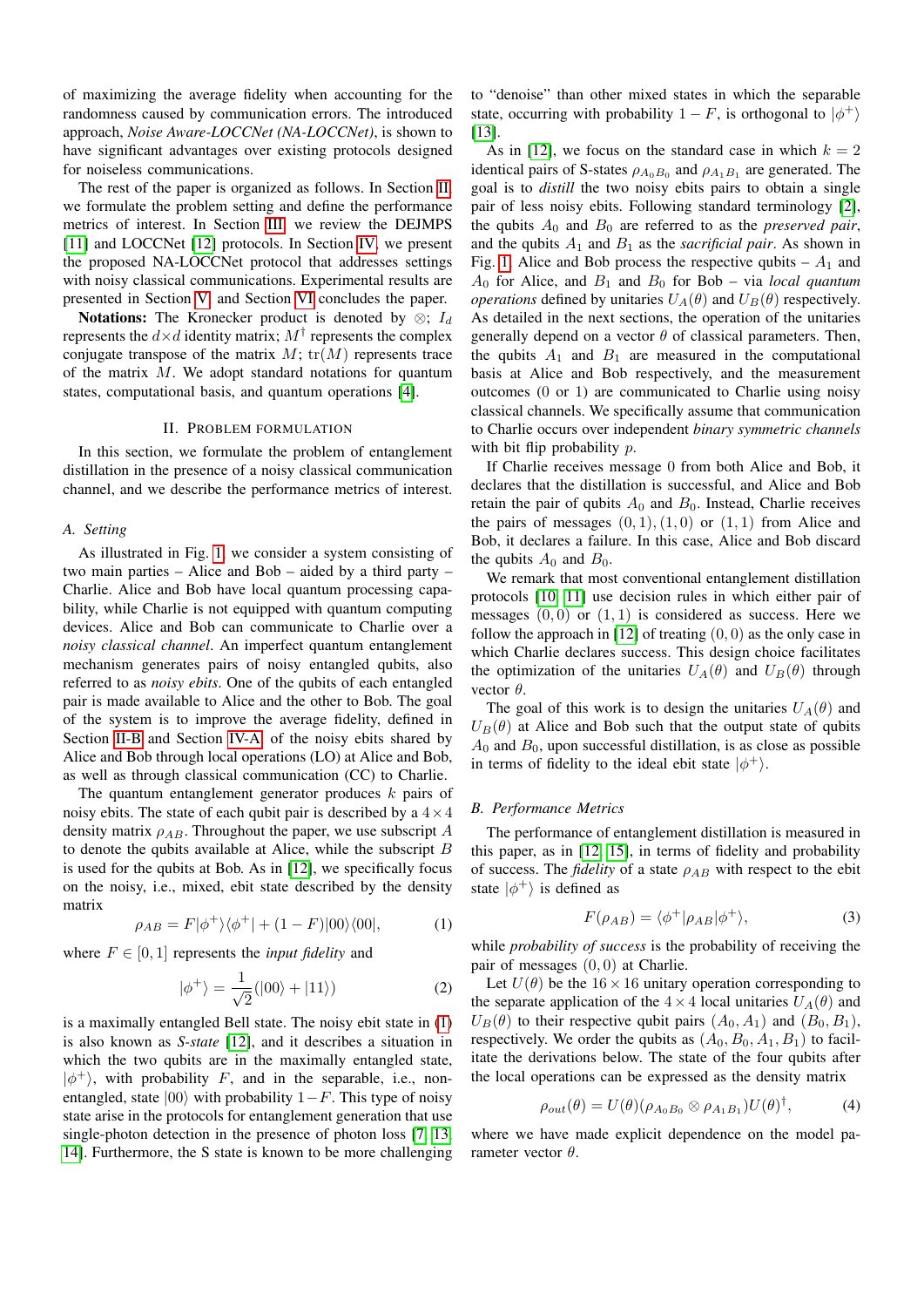The measurement of the sacrificial pair of qubits  $(A_1, B_1)$  in the computational basis,  $\{ |00\rangle, |01\rangle, |10\rangle, |11\rangle \}$ , consists of the projective measurement defined by the four projection matrices

$$
\Pi^{xy} = I_4 \otimes |xy\rangle\langle xy|,\tag{5}
$$

with  $(x, y) \in \{0, 1\}^2$ , where  $I_4$  is the  $4 \times 4$  density matrix. Accordingly, the measurement returns output  $(x, y) \in \{0, 1\}^2$ with probability

<span id="page-2-5"></span>
$$
P^{xy}(\theta) = \text{tr}(\Pi^{xy}\rho_{out}(\theta)),\tag{6}
$$

and the corresponding post-measurement state for the qubits  $(A_0, B_0)$  is

$$
\rho_{A_0B_0}^{xy}(\theta) = \frac{(I_4 \otimes \langle xy |) \rho_{out}(\theta) (I_4 \otimes |xy \rangle)}{P^{xy}(\theta)}.
$$
 (7)

Conditioned on the measurement outcome being  $(x, y) \in$  $\{0, 1\}^2$ , the fidelity [\(3\)](#page-1-3) of the state  $\rho_{A_0B_0}^{xy}(\theta)$  with respect to the ebit state  $|\phi^{+}\rangle$  is hence

<span id="page-2-4"></span>
$$
F^{xy}(\theta) = \langle \phi^+ | \rho_{A_0 B_0}^{xy}(\theta) | \phi^+ \rangle.
$$
 (8)

# III. EXISTING DISTILLATION PROTOCOLS

<span id="page-2-1"></span>In this section, we review current state-of-the-art distillation protocols. We focus on the DEJMPS protocol [\[11\]](#page-4-10) and on the LOCCNet protocol [\[12\]](#page-4-11) as applied to  $k = 2$  copies of the S-state [\(1\)](#page-1-2). We emphasize that all the existing distillation protocols are designed for noiseless classical communication channels to Charlie, i.e., assuming  $p = 0$ .

#### <span id="page-2-7"></span>*A. DEJMPS Protocol*

In the DEJMPS protocol, the local unitaries  $U_A(\theta)$  and  $U_B(\theta)$  applied by Alice and Bob do not have free parameters, and are hence denoted as  $U_A$  and  $U_B$ , dropping the dependence on the model parameter vector  $\theta$ . Specifically, the unitary  $U_A$  at Alice is given by Pauli X-rotation  $R_X(\pi/2)$ applied on both qubits, followed by a controlled NOT (CNOT) gate with the qubit  $A_0$  as control and the qubit  $A_1$  as target. Similarly, the unitary  $U_B$  at Bob is defined by the cascade of Pauli X-rotations  $R_X(-\pi/2)$  on the two qubits and of a CNOT gate with the qubit  $B_0$  as control and the qubit  $B_1$ as target. If Charlie receives messages  $(0, 0)$  or  $(1, 1)$  from Alice and Bob, it declares that distillation is successful, and the qubit pair  $(A_0, B_0)$  is retained.

# <span id="page-2-8"></span>*B. LOCCNet*

In [\[12\]](#page-4-11), a quantum machine learning-based entanglement distillation protocol, known as LOCCNet, is introduced that uses parameterized quantum circuits (PQCs) for unitaries  $U_A(\theta)$  and  $U_B(\theta)$  at Alice and Bob. As illustrated in Fig. [2,](#page-2-0) the PQC  $U_A(\theta)$  consists of a CNOT gate followed by a Pauli Y-rotation; while the PQC  $U_B(\theta)$  is given by two CNOT gates followed by a Pauli Y -rotation. The rotation angle  $\theta$  of the Pauli Y-rotation is subject to optimization. If Charlie receive messages  $(0, 0)$  from Alice and Bob through noiseless channels, i.e.,  $p = 0$ , a success is declared and the pair  $(A_0, B_0)$  of qubits is retained. Model parameter vector  $\theta$ is optimized with the goal of maximizing the fidelity  $F^{00}(\theta)$ in [\(8\)](#page-2-4).



<span id="page-2-0"></span>Fig. 2. LOCCNet circuit for distilling two S states [\[12\]](#page-4-11).

# IV. NOISE AWARE-LOCCNET

<span id="page-2-2"></span>In this section, we propose *Noise Aware-LOCCNet* (NA-LOCCNet), which distills two qubit pairs, each in the S-state [\(1\)](#page-1-2), in the presence of noisy classical channels from Alice and Bob to Charlie as shown in Fig. [1.](#page-0-0) The key innovation as compared to LOCCNet is that we explicitly target the performance in terms of average fidelity by accounting for the impact of channel errors. We first describe the design objective, and then introduce the assumed structure for the PQCs  $U_A(\theta)$  and  $U_B(\theta)$ .

#### <span id="page-2-3"></span>*A. Design Objective*

NA-LOCCNet aims at maximizing the *average conditional fidelity* of a retained pair  $(A_0, B_0)$  in case of success. As explained in Section [II-A,](#page-1-4) Charlie declares a success if it receives the pair of messages (0, 0) from Alice and Bob through the respective binary symmetric channels with bit flip probability p. LOCCNet assumes a noiseless channel  $(p = 0)$ , and hence it targets the objective  $F^{00}(\theta)$ , that is, the fidelity conditioned on measurement  $(0, 0)$  being produced by Alice and Bob. In contrast, NA-LOCCNet accounts for the fact that, where Charlie declares a success as it receives messages  $(0, 0)$ , the actual measurement outcomes may be different due to channel errors.

In fact, messages  $(0, 0)$  are received at Charlie with probability  $(1-p)^2$  if the measurement outcomes are  $(x, y) = (0, 0)$ ; with probability  $(1 - p)p$  if the measurement outcomes are  $(x, y) = (0, 1)$ ; with probability  $p(1 - p)$  if the measurement outcomes are  $(x, y) = (1, 0)$ ; and with probability  $p^2$  if the measurement outcomes are  $(x, y) = (1, 1)$ . Therefore, the average fidelity conditioned on the reception of messages  $(0, 0)$  is computed as in [\(9\)](#page-3-2), where [\(10\)](#page-3-3) is the probability of success, i.e., of receiving messages  $(0, 0)$ , and we have used definitions [\(6\)](#page-2-5) and [\(8\)](#page-2-4) (see top of the next page for equations [\(9\)](#page-3-2) and [\(10\)](#page-3-3)). The proposed protocol NA-LOCCNet addresses the problem

<span id="page-2-6"></span>
$$
\max_{\theta} F(\theta). \tag{11}
$$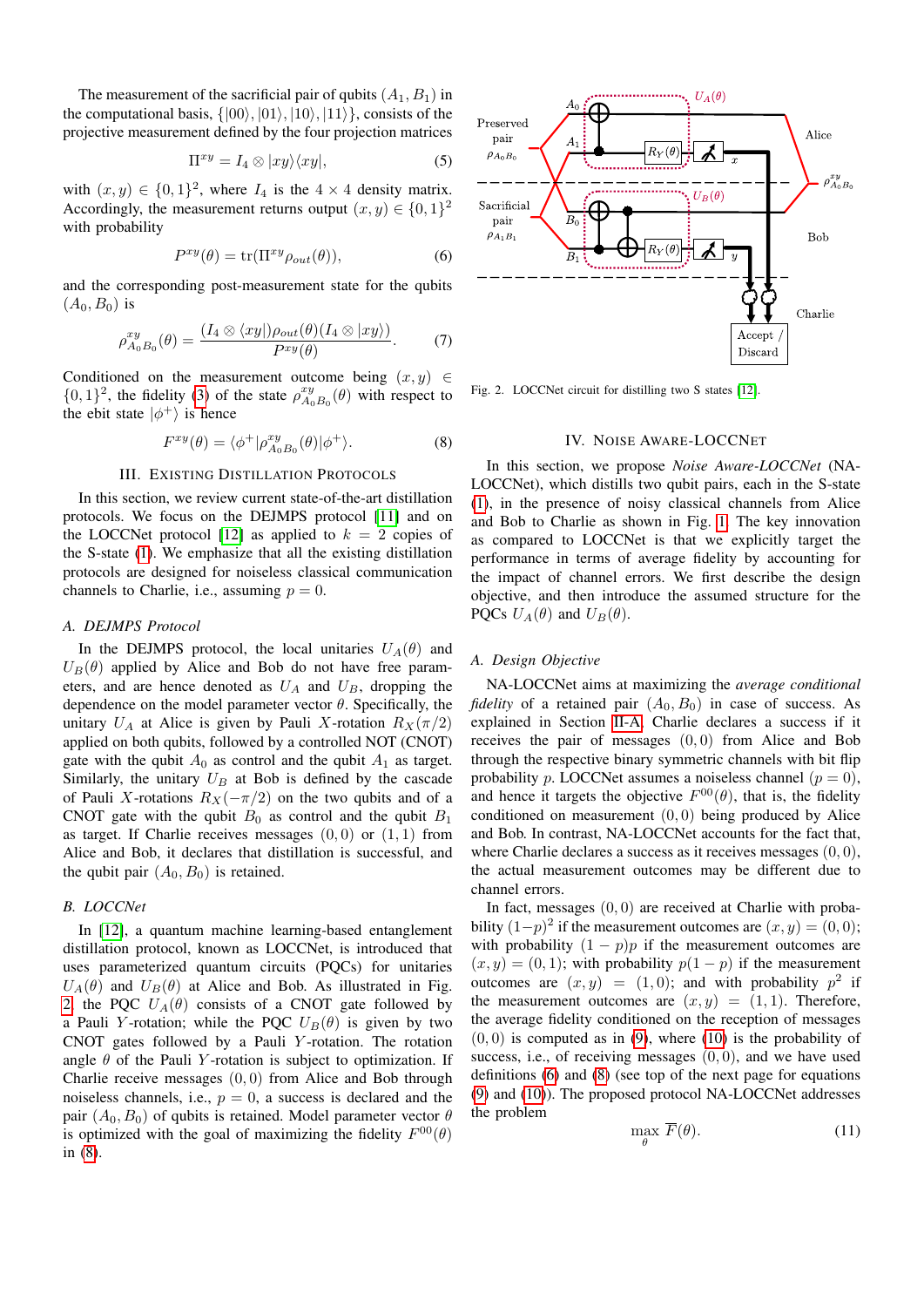$$
\overline{F}(\theta) = \frac{(1-p)^2 P^{00}(\theta) F^{00}(\theta) + p^2 P^{11}(\theta) F^{11}(\theta) + p(1-p) P^{10}(\theta) F^{10}(\theta) + (1-p) p P^{01}(\theta) F^{01}(\theta)}{P_{succ}(\theta)}
$$
(9)

$$
P_{succ}(\theta) = (1-p)^2 P^{00}(\theta) + p^2 P^{11}(\theta) + p(1-p) P^{10}(\theta) + (1-p) p P^{01}(\theta)
$$
\n(10)



<span id="page-3-0"></span>Fig. 3. Proposed Noise Aware-LOCCNet (NA-LOCCNet) circuit for distilling two S states.

# *B. Architecture of the PQCs*

For the PQCs  $U_A(\theta)$  and  $U_B(\theta)$  at Alice and Bob, respectively, we adopt the architecture shown in Fig. [3.](#page-3-0) Unlike the LOCCNet architecture in Fig. [2,](#page-2-0) we introduce a parameterized two-qubit gate, namely the Pauli  $ZY$ -rotation [\[16\]](#page-4-16). This is defined by the unitary

<span id="page-3-4"></span>
$$
R_{ZY}(\theta) = \exp\left(-i\frac{\theta}{2}(Z \otimes Y)\right),\tag{12}
$$

which is parameterized by angle  $\theta$ . Recently, two-qubit rotation gates [\[16\]](#page-4-16) were shown to provide performance advantages as gates in PQCs for various quantum machine learning applications. In our work, the choice of the parameterized two-qubit gate [\(12\)](#page-3-4) was dictated by extensive experiments with alternative architectures. As an example, in Section [V,](#page-3-1) we will compare the performance obtained by the architecture in Fig. [3](#page-3-0) with the original LOCCNet system in Fig. [2,](#page-2-0) when addressing problem [\(11\)](#page-2-6).

#### *C. Optimization*

Addressing problem [\(11\)](#page-2-6) with PQCs characterized by a single scalar parameter  $\theta$ , as for the architectures in Fig. [2](#page-2-0) and Fig. [3,](#page-3-0) requires a one-dimensional search over the limited domain  $[0, 2\pi)$ . This can be carried out using standard optimization techniques, including grid search or gradient descent.

# V. EXPERIMENTS

<span id="page-3-1"></span>In this section, we evaluate the performance of the proposed NA-LOCCNet protocol in the presence of noisy communica<span id="page-3-3"></span><span id="page-3-2"></span>tion channels from Alice and Bob to Charli[e.](#page-3-5) We consider the benchmark schemes DEJMPS (Section [III-A\)](#page-2-7) and LOCCNet (Section [III-B\)](#page-2-8). For the latter, we consider two designs: the original optimization in [\[12\]](#page-4-11) of the fidelity  $F^{00}(\theta)$  in [\(8\)](#page-2-4) and the optimization of the conditional average fidelity  $F(\theta)$  in [\(9\)](#page-3-2) for the PQC architecture in Fig. [2.](#page-2-0)



<span id="page-3-6"></span>Fig. 4. Average output fidelity as a function of the bit flip probability  $p$  of the noisy classical channels from Alice and Bob to Charlie for input fidelity  $F = 0.6$  in [\(1\)](#page-1-2).

Fig. [4](#page-3-6) plots the average output fidelity, conditioned on a successful distillation, as a function of the bit flip probability  $p$  of the noisy classical channels by fixing the input fidelity of the S-state [\(1\)](#page-1-2) to  $F = 0.6$ ; while Fig. [5](#page-4-17) plots the same quantity as a function of the input fidelity  $F$  by fixing the bit flip probability to  $p = 0.25$ . Note that the conditional average fidelity is given by [\(9\)](#page-3-2) for LOCCNet and NA-LOCCNet, while for DEJMPS one needs to consider both received messages  $(0, 0)$  and  $(1, 1)$  as indicating successful distillation.

Fig. [4](#page-3-6) shows that, as the bit flip probability  $p$  increases, the average fidelity of both DEJMPS and LOCCNet decreases significantly, reaching the minimum fidelity of 0.5 when the channels are maximally noisy, i.e., with  $p = 0.5$ . Note that this fidelity level is smaller than the input fidelity  $F = 0.6$ . Interestingly, the performance of the LOCCNet architecture in Fig. [2](#page-2-0) does not improve noticeably when optimized via the channel-aware criterion [\(11\)](#page-2-6), as opposed to the noise-agnostic fidelity criterion considered in [\[12\]](#page-4-11). In contrast, the proposed NA-LOCCNet with PQC architecture in Fig. [3](#page-3-0) exhibits a

<span id="page-3-5"></span>We simulated all the experiments on a laptop with i7 processor and 16 GB RAM. The PyTorch code for regenerating the results of this paper is available at <https://github.com/kclip/Noise-Aware-LOCCNet>.